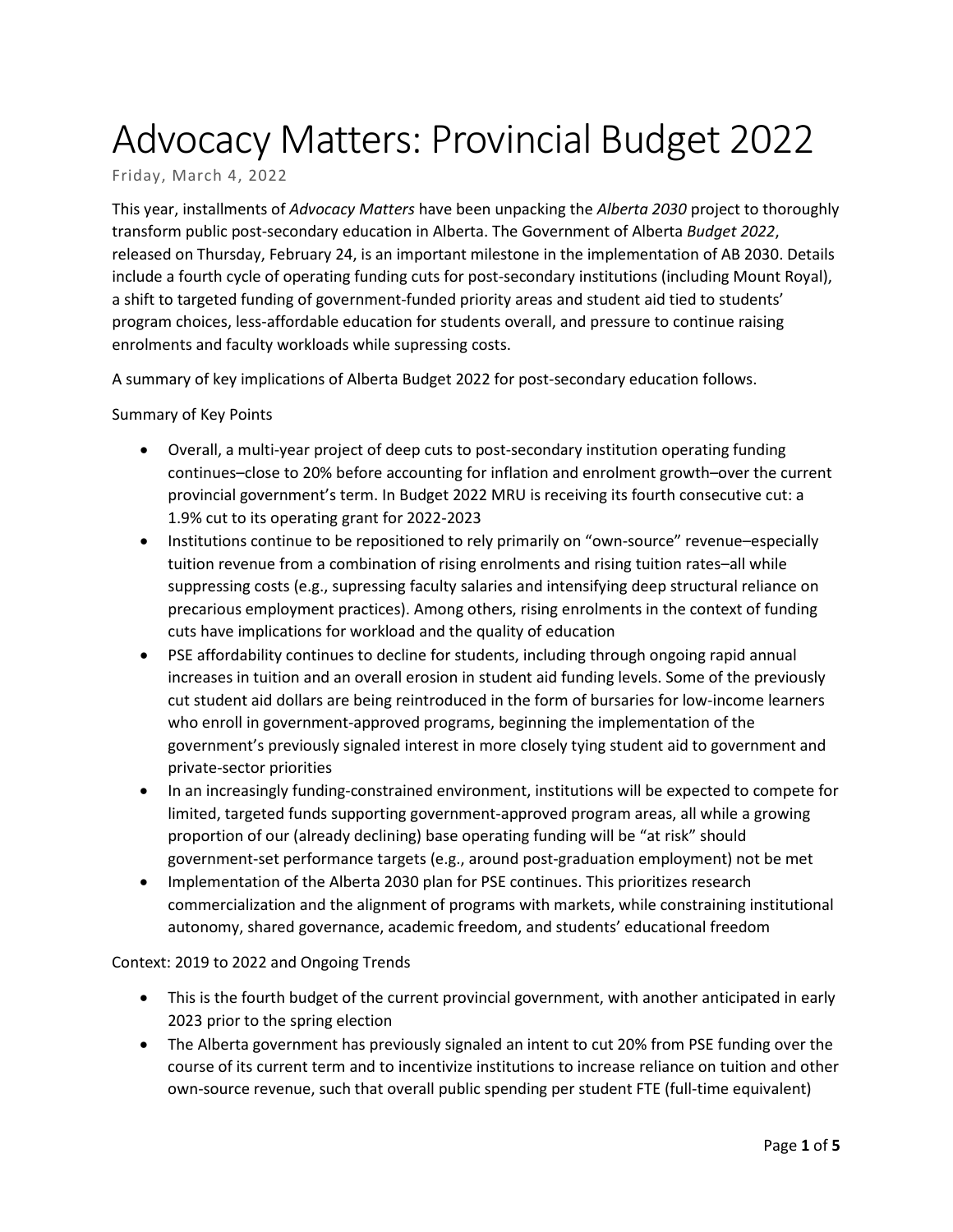falls. This changes the ways in which institutions (and students) are exposed and respond to markets, economic risks and shocks, external pressures, and private interests

- The Alberta government is in the process of implementing its Alberta 2030 plan, which aims to transform PSE such that it is more strongly aligned with markets and private sector wants, especially via program realignment and research commercialization. Among other components, Alberta 2030 includes significant legislative changes to PSE system governance and the rollout of performance-based funding through investment management agreements (IMAs). The latter strongly incentivize institutional compliance with the government's economic priorities, with up to 40% of (already shrinking) operating funding being "at risk" should government-set performance targets not be met
- Since 2019, tuition has been allowed to increase in institutional aggregate by 7% / year, while employers have been subject to secret provincial mandates for faculty and staff bargaining. These mandates are for cuts to employee pay in real if not nominal dollars, thus allowing institutions to mitigate the cost of funding cuts and allowing greater flexibility in internally redirecting resources (including revenue resulting from higher enrolments and higher tuition) to other "strategic" priorities

General Observations about Budget 2022 Pillars and Accompanying Narratives

- The introduction of the flagship "Alberta at Work" initiative
	- o Discourses: shaping investment climate (e.g., through fiscal policy and deregulation); creating pathways to jobs, including through education and retraining. PSE as supporting the economy. Education as workforce development. Student tuition as personal investment
	- $\circ$  Highly integrated with the Alberta 2030 plan for PSE, including but not only through:
		- Targeted program funding (see below)
		- **Program-labour-market alignment**
		- **Micro-credentials**
	- $\circ$  Beyond the targeted program funding summarized below, note also some institutionspecific targeted funding (including capital spending) of programs and facilities (e.g., veterinary medicine expansion at U of C)
- Continued implementation of the Alberta 2030 plan for PSE. Themes include:
	- $\circ$  Strengthening alignment of programs with employer wants; intensified responsiveness to labour markets
	- o Targeting increased enrolments, both domestic and international
	- $\circ$  Strengthening alignment of research commercialization with provincial economic priorities
	- o Freedom to "innovate" and "compete"
		- The goal of "competition" appears to be that institutions are expected to compete for tuition dollars (international and domestic) and for access to limited, targeted program funding (see below)
	- $\circ$  A "return-on-investment" discourse: the expectation to increase performance (e.g., enrolment growth and post-graduation employment rates for increasingly marketaligned programs) while controlling cost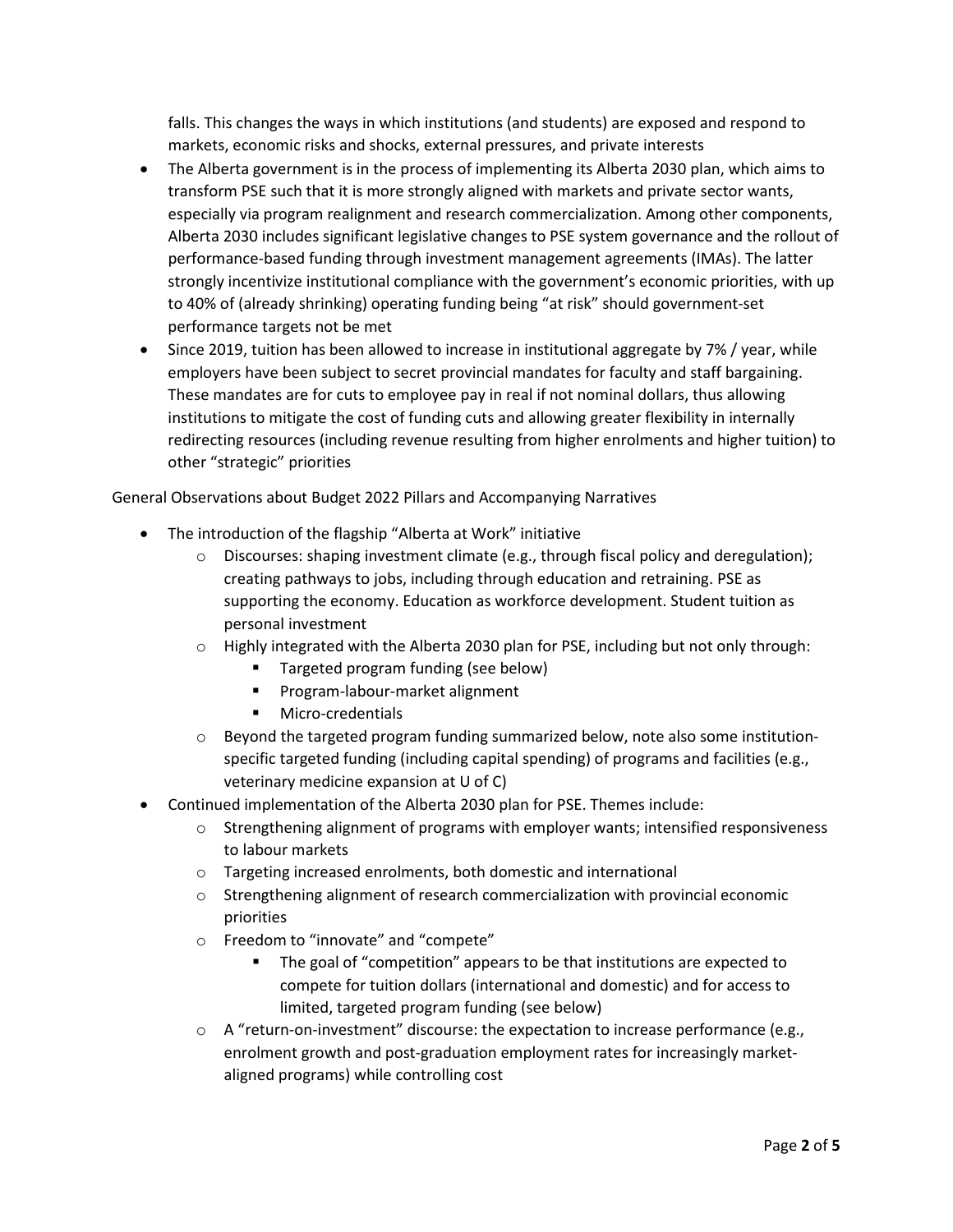o Continued development of IMAs to incentivize institutional progress and to hold institutions accountable

### Programs

- \$171M over three years in targeted funding to expand enrolment (7,000 seats) in governmentidentified areas with "skills shortages" (defined as labour market demand + enrolment pressure)
	- $\circ$  This is being promoted as a historic investment in PSE. However, this only partially offsets the operating funding cut over the four budgets (and counting) and, significantly, reintroduces it in *targeted* form
	- $\circ$  In the Ministry's three-year business plan, this government initiative is explicitly linked to an employment-post-graduation performance metric
	- $\circ$  Identified areas: high tech (CS, IT, data modelling), finance and financial technology, energy (engineering, etc.), health care, agriculture, aviation
	- o This targeted funding is being held in a separate envelope from base institutional operating funding. There does not appear to be any guarantee that, should an institution access targeted program funding, this funding will be added to base so that it is available on a more permanent basis. Priority funding areas are almost certain to change in subsequent years
- Other targeted spending promises potentially relevant to universities, and to MRU specifically, include:
	- $\circ$  \$8M over two years to fund skills training through micro-credentials
	- o \$6M over three years to support work integrated learning placements
	- $\circ$  (Another \$30M for enhancing "apprenticeship programs and opportunities" may not be relevant to MRU due to the absence of apprenticeship programs, although the available descriptions are somewhat unclear)

#### Enrolment, Tuition, and Revenue

- Performance metric: domestic enrolments (to increase), while provincial operating funding per-FTE-student is to decrease
- The indication is that the GoA will continue to allow institutions to raise tuition by 7% / year in institutional aggregate
- Overall, institutions are expected to achieve greater revenue from both tuition and other ownsource funding and reserves
	- o Operating expense funded by the GoA is set to fall from \$2,516M (actual) in 2020-2021 to \$2,327M (target) in 2024-2025 – a decline of approximately 8% (avg. 1.9% / year) before inflation and enrolment growth
		- The change from 2021-2022 (forecast) to 2022-2023 (estimate) appears to be small (a very slight growth). However, if the budget 2022 estimate includes the new targeted funding then cuts to base institutional operating funding can be expected. Indeed, MRU is receiving a 1.9% cut to its base operating grant in Budget 2022 and other Alberta PSIs have also announced cuts
	- o Operating expense funded by tuition and other own-source funding and reserves over the same period is expected to grow from \$2,084M to \$2,799M – an increase of 34.3% (avg. 7.7% / year)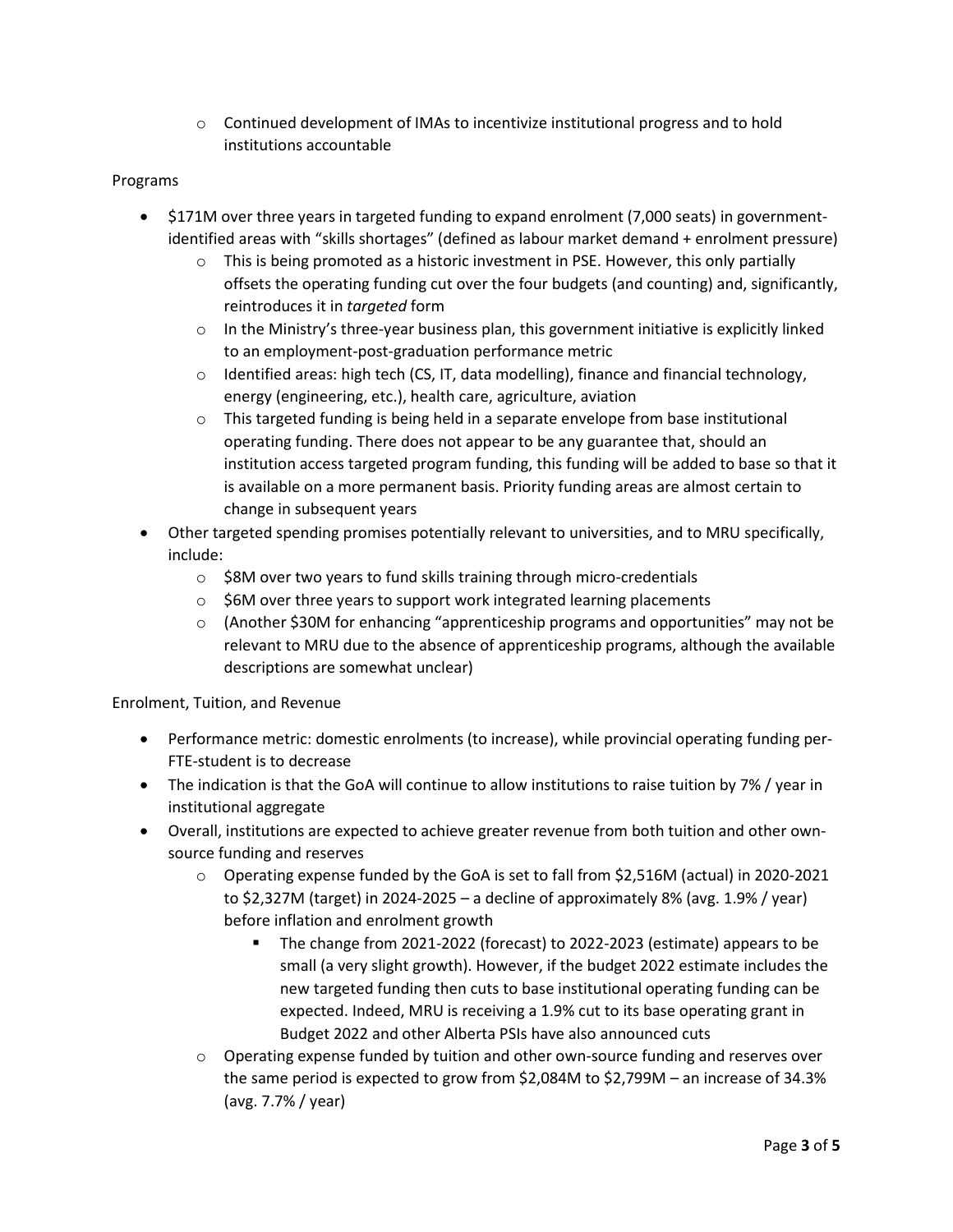- $\circ$  Overall, operating expense over the same period is expected to grow from \$4,600M to \$5,128M – an increase of 11.5% (avg. 2.8% / year)
- $\circ$  The above represents a shift in PSI revenue over the same period from 55% GoA-funded to 45% GoA-funded
- o Revenue from ancillary activities (sales/rentals/services) has been significantly lower during the pandemic. Interestingly, government targets show these growing through 2025 but not quite recovering, in fact, to pre-pandemic levels. This may be an oversight on the government's part. In any case, revenues are expected to increase significantly, but the clear majority of this increase is born by a 57% increase in tuition revenues by 2024-2025 over 2018-2019 levels



(Source: Government of Alberta budget documents for 2020, 2021, and 2022)

## Student Aid

- Budget documents state there will be \$12M over three years in additional funding of existing scholarships
	- o Student aid expenses in 2018-2019 were \$233M. Budget 2022 estimates \$228M in 2022-2023, with a target of \$244M by 2024-2025. If funding levels kept pace with inflation since 2018-2019, the 2024-2025 target would be at least \$262M – a nearly \$20M eventual annual shortfall compared to the current 2024-2025 target